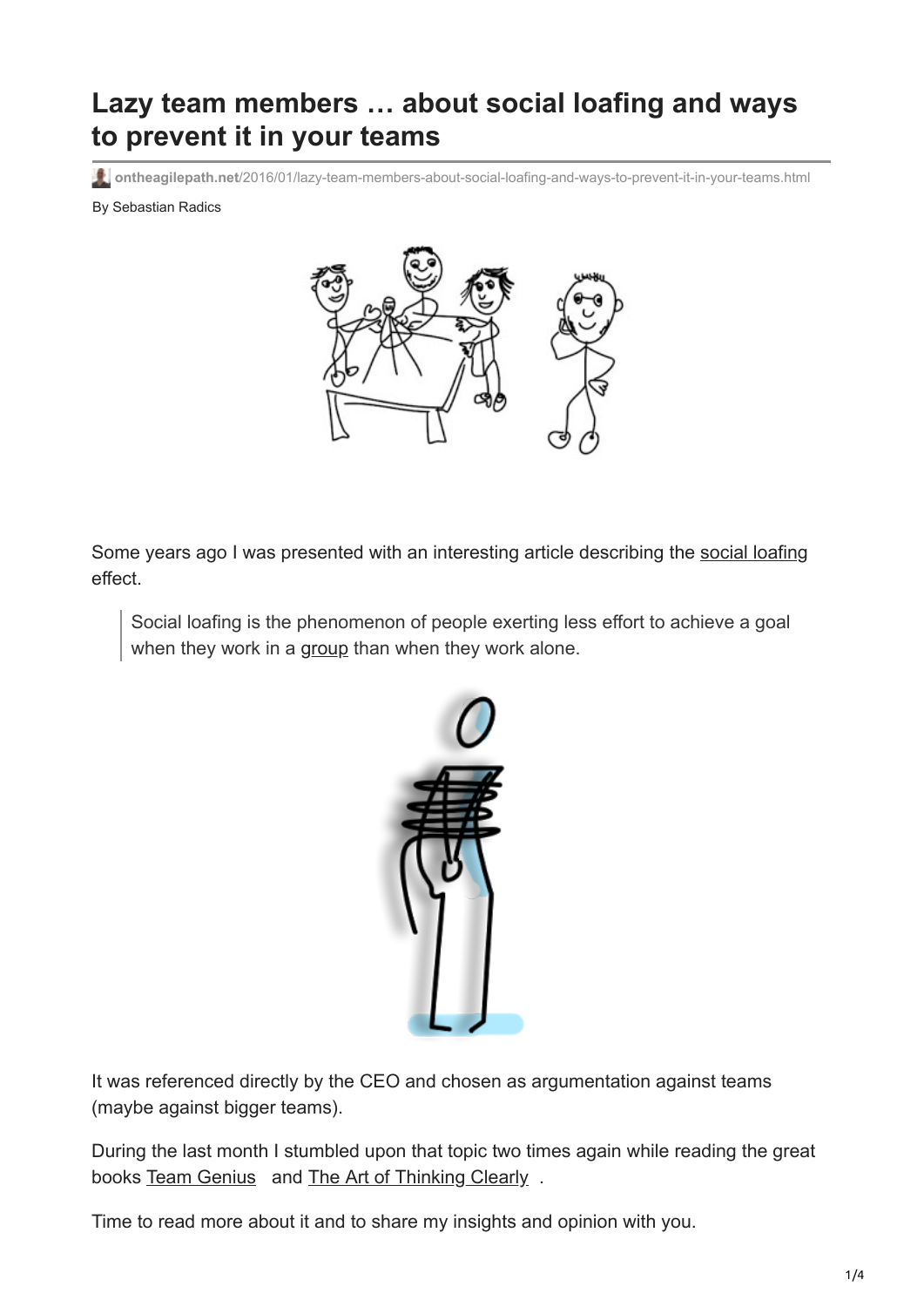#### **My experience in teams**

The first time I encountered laziness in a team constellation was during my studies when we had to

solve a longer running (some weeks) programming task. We worked in a group of 3 and it was amazing to watch one team member taking a free ride while me and and the 3rd team member did all the work.

I made the complete opposite experience when I was playing handball in former years. What a level of engagement by everyone. It was a question of honor and membership to win the game and to train hard on a daily base.

No one took a free ride and in case there was a sign in this direction the team had integrated ways to solve it.

During my professional career I worked in many teams so far. In my experience I did not encounter social loafing effects when there was a motivated, not to easy to fulfill goal for the team and a setting of team members with high alignment and willingness to achieve that goal.

I worked in lousy environments too – but social loafing (if you can name it like that, I guess demotivation would be the better term) was a consequence by missing motivation trough missing goals and orientation and often meaningless work.

#### **Some more background on social loafing**

Social loafing is also known as the [Ringelmann effect](https://en.wikipedia.org/wiki/Ringelmann_effect) named after Ringelmann's experiments (1913) who found that having group members work together on a task (e.g., pulling a rope) actually results in significantly less effort than when individual members are acting alone. (in his experiments it was not clearly distinguished whether the reduction was due to extra coordination efforts or less engagement).

Further explanations by Alan Ingham concluded that social loafing is based on motivation deficits, team design, task and team size.

Causes of social loafing stem from an individual feeling that ones effort will not matter to the group.

Individuals who are more motivated are more likely to engage in [social facilitation](https://en.wikipedia.org/wiki/Social_facilitation) (that is, to increase one's efforts when in the presence of others) whereas those who are less motivated are more likely to engage in social loafing. (Karau and Williams 1993, 2001)

Social facilitation can be defined as a tendency for individuals to perform differently when in the mere presence of others. Specifically, individuals perform better on simpler or well-rehearsed tasks and perform worse on complex or new ones.

Individuals are more likely to loaf when their co-workers are expected to perform well and when individual inputs are not identifiable (based on [Bibb Latane](https://en.wikipedia.org/wiki/Bibb_Latan%C3%A9)).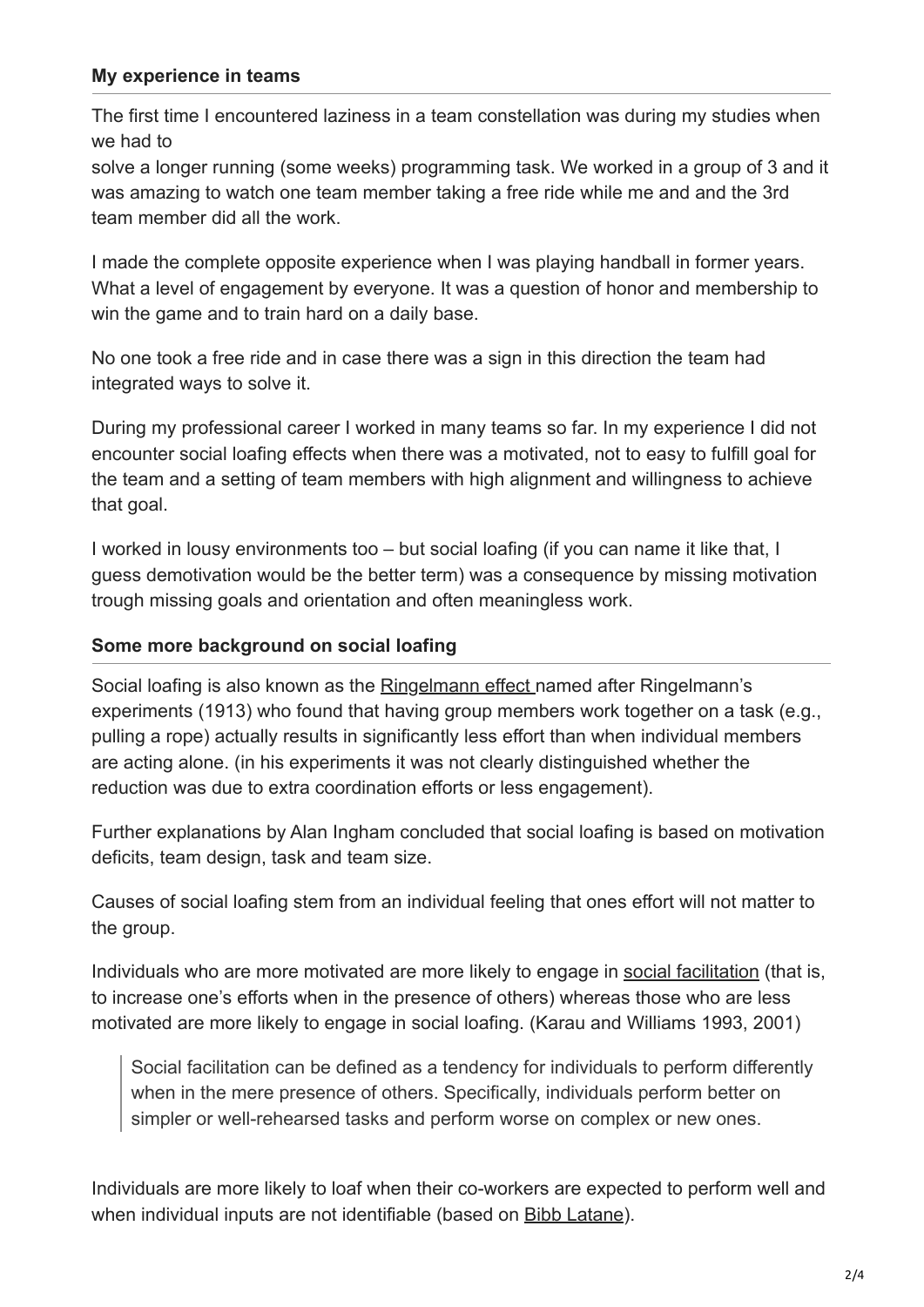On the other hand "individuals reduce social loafing when working with acquaintances and do not loaf at all when they work in highly valued groups" (Karau and Williams 1993).

### **How can social loafing be prevented – 16 suggestions?**

According to [Dr. Erich H. Witte preventions](http://www.management-coaching.org/sites/default/files/vortrag_social_loafing.pdf) are:

- $\bullet$  identifiable contributions the individual's contribution is still visible
- the individual's contribution is valued (and not removed and valued by having too much redundancy, making the individual seem to be less important)
- tasked to be performed must have a meaning
- there is a slight competition among team members
- increasing the individual's identification with the team
- [show the value of being a team and the team results \(e.g. by using the NASA](http://insight.typepad.co.uk/insight/2009/02/moon-landing-a-team-building-game.html) game)
- small group sizes (following e.g. the [magical team size numbers](http://www.ontheagilepath.net/?p=14)) in smaller groups, each member will feel that their contribution will add greater value. Breaking up a big project into smaller components can be beneficial (as we anyway aim for in agile projects)
- a team works on complex tasks (not for every task we need a team working on it)
- having a gender mix
- the results depend on everyones contribution
- [the team has clear and motivating goals \(e.g. by following the 10 steps workshop to](http://www.ontheagilepath.net/?p=13) define great team goals)
- motivation is kept high (e.g. by learning more about everyone's drivers for motivation using the [moving motivators game](http://www.ontheagilepath.net/?p=89)

### **From other sources**

- Peer evaluations: Peer evaluations send a signal to group members that there will be consequences for non-participation. It has been found that as the number of peer evaluations during a project go up, the incidence of social loafing goes down.
- Three Cs of motivation for groups to get a group moving: *collaboration, content and choice*
	- *collaboration* get everyone involved in the group by assigning each member special, meaningful tasks
	- *content* identifies the importance of the individual's specific tasks within the group
	- *choice* gives the group members the opportunity to choose the task they want to fulfill. Allowing group members the freedom to choose their role makes social loafing less significant, and encourages the members to work together as a [team.](https://en.wikipedia.org/wiki/Team)
- Also, challenging and difficult tasks reduce social loafing.
- Social loafing is also reduced when individuals are involved in group work and their rewards are received as a team, rather than individually.

## **My conclusion**